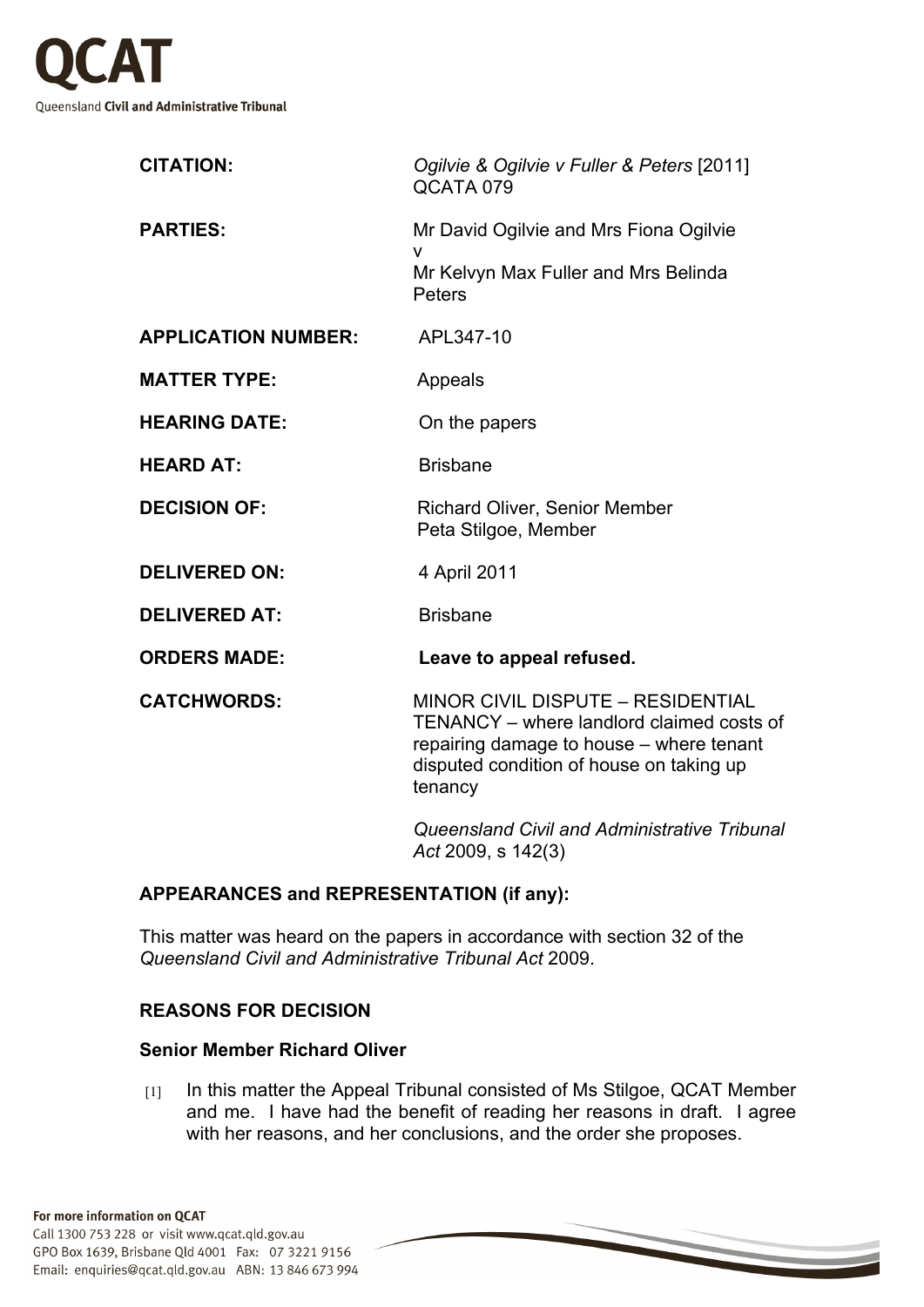## **Member Peta Stilgoe**

- [2] Mr and Mrs Ogilvie rented a house from Mr Fuller. Mrs Peters was the principal of the real estate agency engaged by Mr Fuller to manage the property. After Mr and Mrs Ogilvie vacated the house, Mr Fuller brought a claim in the tribunal's minor civil dispute jurisdiction claiming \$20,483.71 for the cost of cleaning and repairs to the house required because of the Ogilvies' tenancy. The learned Adjudicator ordered that Mr and Mrs Ogilvie pay Mr Fuller \$12,613.21. Mr and Mrs Ogilvie have sought leave to appeal that decision.
- [3] Leave to appeal will ordinarily only be granted where there is some question of general importance upon which further argument, and a decision of the Appeal Tribunal, would be to the public advantage; or, there is a reasonably arguable case of error in the primary decision and reasonable prospect of the applicant would obtain further substantive relief. Another question sometimes asked is: is leave necessary to correct a substantial injustice to the applicant, caused by some error?
- [4] I have read the transcript of the hearing carefully. I have also considered the material Mr and Mrs Ogilvie have submitted in support of their application for leave to appeal.
- [5] Mr and Mrs Ogilvie's submissions to the Appeal Tribunal are a restatement of the evidence that was presented at the hearing. They urge the Appeal Tribunal to look at the same witness statements, the same documents and the same photographs. While I understand that they consider the decision to be unjust, Mr and Mrs Ogilvie have not directed my attention to any question of general importance on which a decision of the Appeal Tribunal would be to the public advantage. While I also understand that they will suffer financially if this learned Adjudicator's decision is not overturned, Mr and Mrs Ogilvie have not demonstrated that they will suffer a substantial injustice unless leave to appeal is granted.
- [6] Findings of fact by a Tribunal will not usually be disturbed on appeal if the facts inferred by the Tribunal, upon which the finding is based, are capable of supporting its conclusions, and there is evidence capable of supporting any inferences underlining it<sup>1</sup>.
- [7] The minor civil dispute jurisdiction is a busy one and Magistrates and Adjudicators who sit in it are required to make decisions quickly. They do not have the luxury of considering every detail, every document or hearing from the parties at length. This is particularly so when, as here, there are a long list of issues to consider. I note from the transcript that the learned Adjudicator appeared to truncate the taking of evidence but

<sup>1</sup> *Dearman v Dearman* (1908) 7 CLR 549 at 561; *Fox v Percy* (2003) 197 ALR 201 at 207, 208